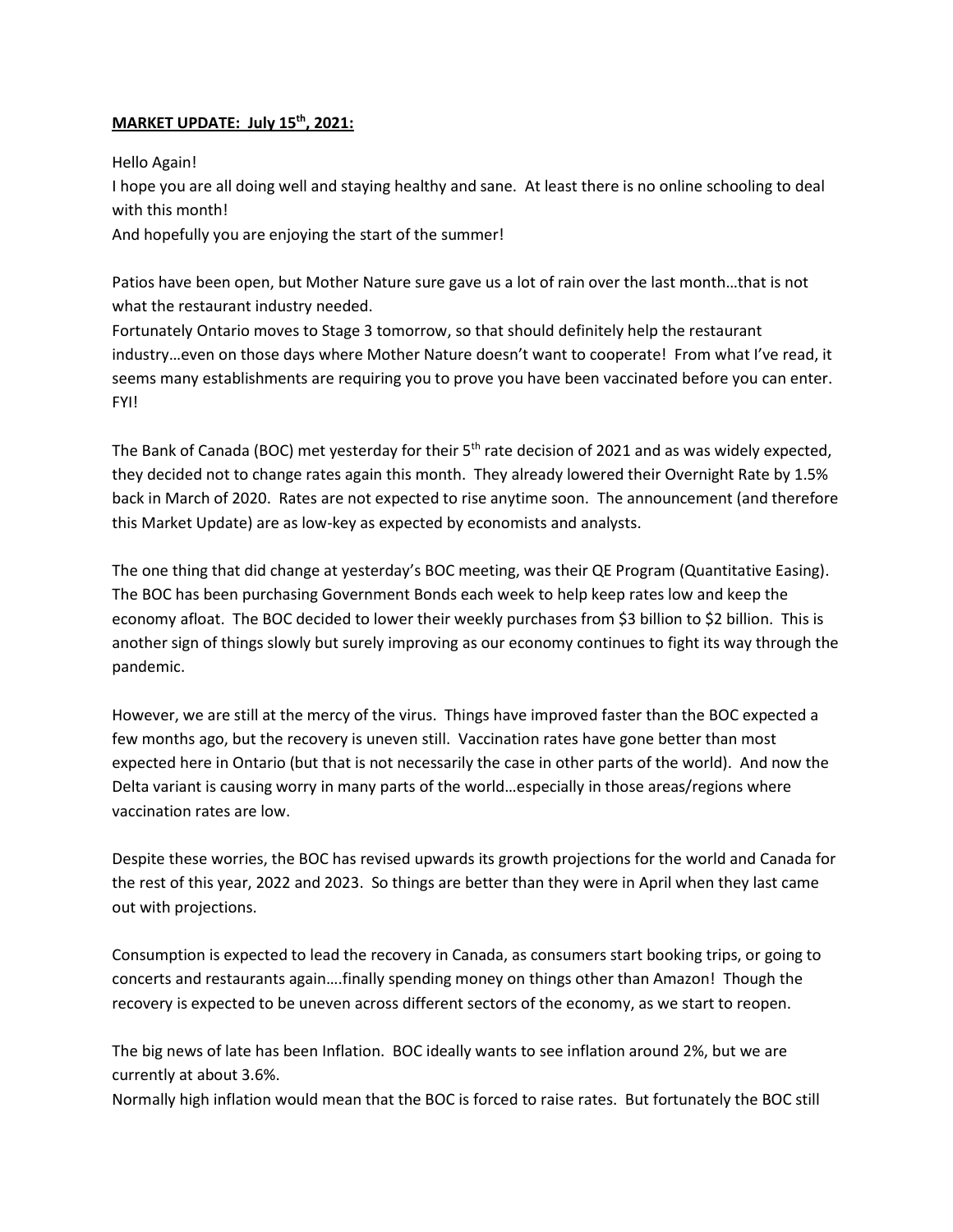believes the inflationary pressures we are facing are temporary. They do expect inflation to be high for the remainder of 2021. But they expect it to fall back down to around 2% by 2022. So they believe there is still no need to raise rates at this time.

Speaking of rates, nothing has changed on the "rate hike" projections either. The BOC is still thinking that the  $2^{nd}$  half of 2022 will be when they will start hiking rates. Only time will tell whether they are able to do so at that time.

Economists have been speaking out this month about the coming rate increases. Many seem to welcome rates increasing earlier rather than later (e.g. late 2022 instead of 2023 or later). If they start increases earlier, they can increase at a more measured pace and not shock the heck out of the economy by hiking rates fast and hard! If they wait too long to start increasing rates, they might be forced to hike them quickly which could hurt the economy and many borrowers.

So from where I sit today, it is seeming more likely that rates could begin to increase later in 2022 but when they do start to increase they will be done as slowly as possible, to slowly bring us back to more normal interest rate levels. This is starting to look more likely than it was last month. AGAIN…STILL TOO EARLY TO KNOW FOR SURE THOUGH.

In Mortgage Land, mortgage rates have not changed at all since my last update in June. We are still seeing 5 year fixed rates at around 2.04% for purchases with LESS than 20% down payment. Variable rates are around 1.30% currently for purchases with less than 20% down payment. Purchases with 20% down payment or more are seeing 5 year fixed rates at around 2.19%-2.34% (depending on the amortization you choose). And the 5 year variable rate for these types of deals is now at 1.35%-1.45%...again depending on the amortization you choose.

## *IN GTA REAL ESTATE NEWS:*

*TORONTO, ONTARIO, July 6, 2021 – June home sales were up compared to last year, but remained below the March 2021 peak and were lower than the number of transactions reported for May 2021, consistent with the regular seasonal trend. The average selling price in June increased by double digits compared to last year as well, but the annual rate of increase moderated compared to the previous three months.* 

*Greater Toronto Area REALTORS® reported 11,106 sales through TRREB's MLS® System in June 2021 – up by 28.5 per cent compared to June 2020. Looking at the GTA as a whole, year-over-year sales growth was strongest in the condominium apartment segment, both in the City of Toronto and some of the surrounding suburbs. On a monthover-month basis, both actual and seasonally adjusted sales continued to trend lower in June.* 

*"We have seen market activity transition from a record pace to a robust pace over the last three months. While this could provide some relief for home buyers in the near term, a resumption of population growth based on immigration is only months away. While the primary focus of policymakers has been artificially curbing demand, the only long-term solution to affordability is increasing supply to accommodate perpetual housing needs in a growing region," said TRREB President Kevin Crigger.*